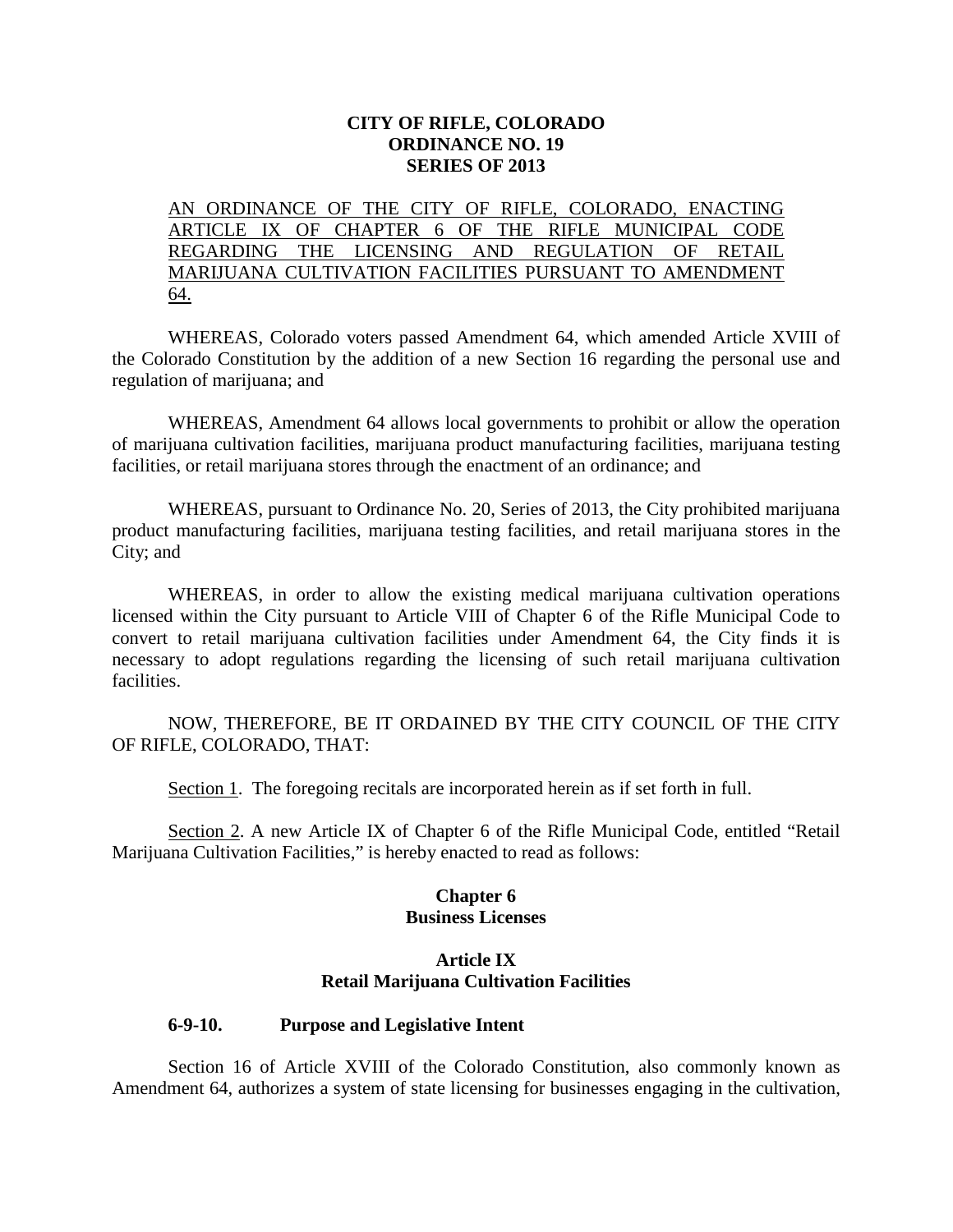City of Rifle, Colorado Ordinance No. 19, Series of 2013 Page 2 of 15

testing, manufacturing, and retail sale of marijuana, collectively referred to as "marijuana establishments" by the Constitution. Subsection 16(5)(f) of Article XVIII allows localities, within their respective jurisdictions: to prohibit state licensing of marijuana establishments; to regulate the time, place, and manner in which marijuana establishments may operate; and to limit the total number of marijuana establishments. The authority of localities to prohibit or regulate marijuana establishments within their respective jurisdictions, including the authority to engage in local licensing of marijuana establishments, is also reflected in various provisions of the Colorado Retail Marijuana Code, Article 43.4 of Title 12, C.R.S. The purpose of this Article IX is to exercise the authority of the City of Rifle to prohibit marijuana product manufacturing facilities, marijuana testing facilities, and retail marijuana stores in the City and allow state licensed retail marijuana cultivation facilities to exist in the City in accordance with applicable state laws and regulations as well as the additional local licensing requirements and other restrictions set forth herein.

#### **6-9-20. Definitions.**

(a) For purposes of this Article, the following terms shall have the following meanings:

*Amendment 64* means a voter-initiated amendment to the Colorado Constitution adopted in November 2012 adding Section 16 of Article XVIII to the Colorado Constitution.

*Colorado Medical Marijuana Code* means Article 43.3 of title 12 of the Colorado Revised Statutes and any rules or regulations promulgated thereunder, as amended.

*Colorado Retail Marijuana Code* means Article 43.4 of Title 12 of the Colorado Revised Statutes and any rules or regulations promulgated thereunder, as amended.

*Good cause* (for the purpose of refusing or denying a license renewal under this Article) means: (1) the licensee has violated, does not meet, or has failed to comply with any of the terms, conditions or provisions of this Article and any rule and regulation promulgated pursuant to this Article; (2) the licensee has failed to comply with any special terms or conditions that were placed on its license at the time the license was issued, or that were placed on its license in prior disciplinary proceedings or that arose in the context of potential disciplinary proceedings; (3) the licensee's retail marijuana cultivation facility has been operated in a manner that adversely affects the public health, welfare or safety of the immediate neighborhood in which the retail marijuana cultivation facility is located or (4) the licensee or applicant has violated, does not meet, or has failed to comply with any of the terms, conditions, or provisions of this Article or the Colorado Retail Marijuana Code. Evidence to support a finding of good cause may include: (i) a continuing pattern of offenses against the public peace, as defined in Chapter 10 of this Code; (ii) a continuing pattern of drug-related criminal conduct within the premises of the retail marijuana cultivation facility or in the immediate area surrounding the facility; or (iii) a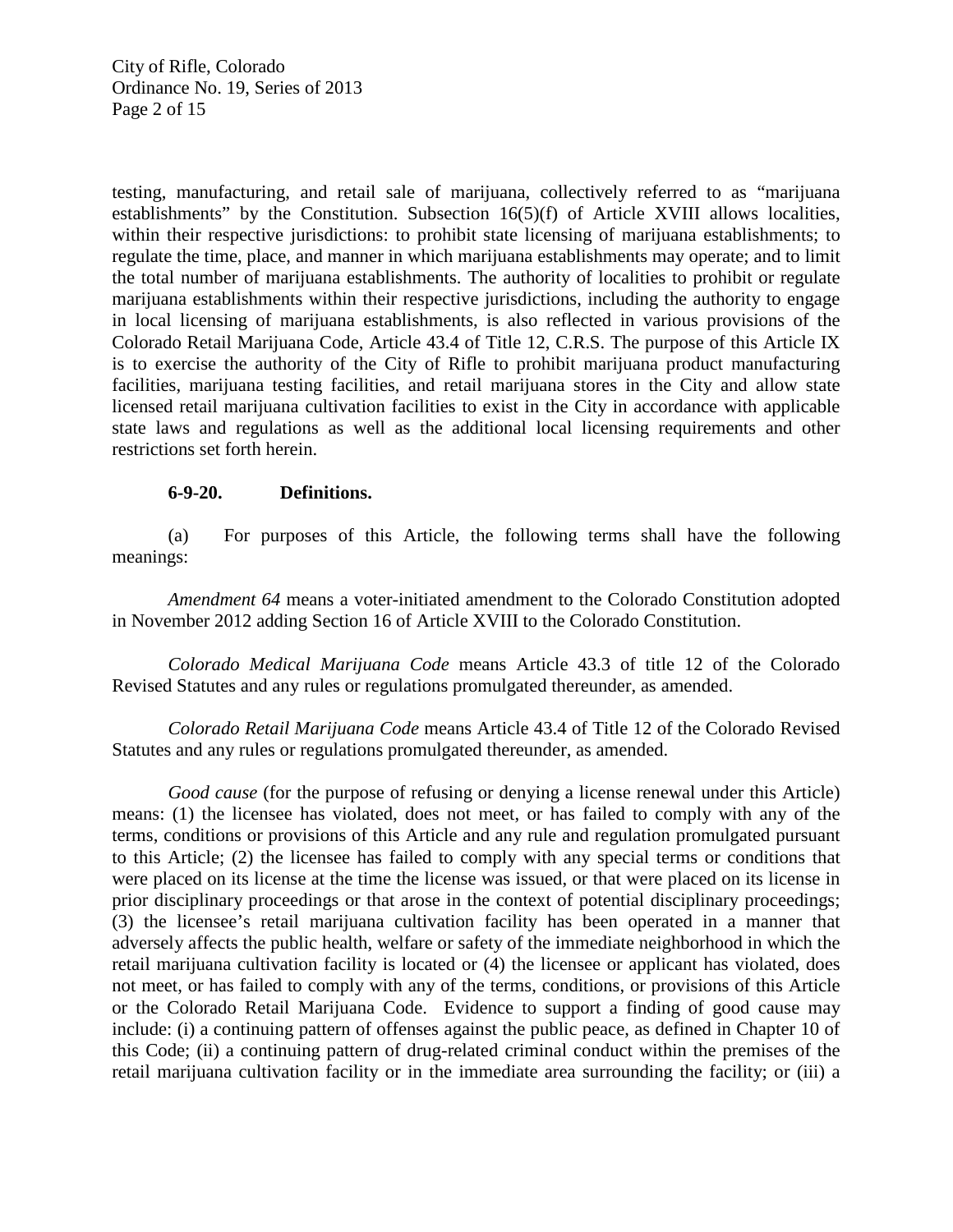City of Rifle, Colorado Ordinance No. 19, Series of 2013 Page 3 of 15

continuing pattern of criminal conduct directly related to or arising from the operation of the retail marijuana cultivation facility.

*Marijuana* means all parts of the plant of the genus cannabis whether growing or not, the seeds thereof, the resin extracted from any part of the plant, and every compound, manufacture, salt, derivative, mixture, or preparation of the plant, its seeds, or its resin, including marijuana concentrate, but excluding industrial hemp, fiber produced from the stalks, oil, or cake made from the seeds of the plant, sterilized seed of the plant which is incapable of germination, or the weight of any other ingredient combined with marijuana to prepare topical or oral administrations, food, drink or other product.

*Retail marijuana cultivation facility* means a facility licensed to cultivate, prepare and package marijuana and sell marijuana to retail marijuana stores, to marijuana product manufacturing facilities, and to other marijuana cultivation facilities, but not to consumers.

*Marijuana testing facility* means a facility licensed to analyze and certify the safety and potency of marijuana.

*Marijuana product manufacturing facility* means a facility licensed to purchase marijuana; manufacture, prepare and package marijuana products; and sell marijuana and marijuana products to other marijuana product manufacturing facilities and to retail marijuana stores, but not to consumers.

*Retail marijuana store* means a facility licensed to purchase marijuana from marijuana cultivation facilities and marijuana and marijuana products from marijuana product manufacturing facilities and to sell marijuana and marijuana products to consumers.

*Marijuana club* means a place not used for residential purposes where individuals gather to consume or grow marijuana, regarding of whether such place calls itself private or public or charges an admission or membership fee.

(b) In addition to the definitions provided in Subsection (a) above, the other defined terms in Amendment 64 and Section 12-43.4-103, C.R.S. and any implementing regulations are incorporated into this Article by reference.

### **6-9-30. Retail Marijuana Cultivation Facility License Required; All Other Marijuana Establishments Prohibited**

(a) No person shall operate a retail marijuana cultivation facility within the City without a valid license issued in accordance with this Article. The City Manager of the City of Rifle is hereby designated to act as the local licensing authority for the City, within the meaning of the Colorado Retail Marijuana Code. Under any and all circumstances in which state law requires communication to the City by the state licensing authority or any other state agency in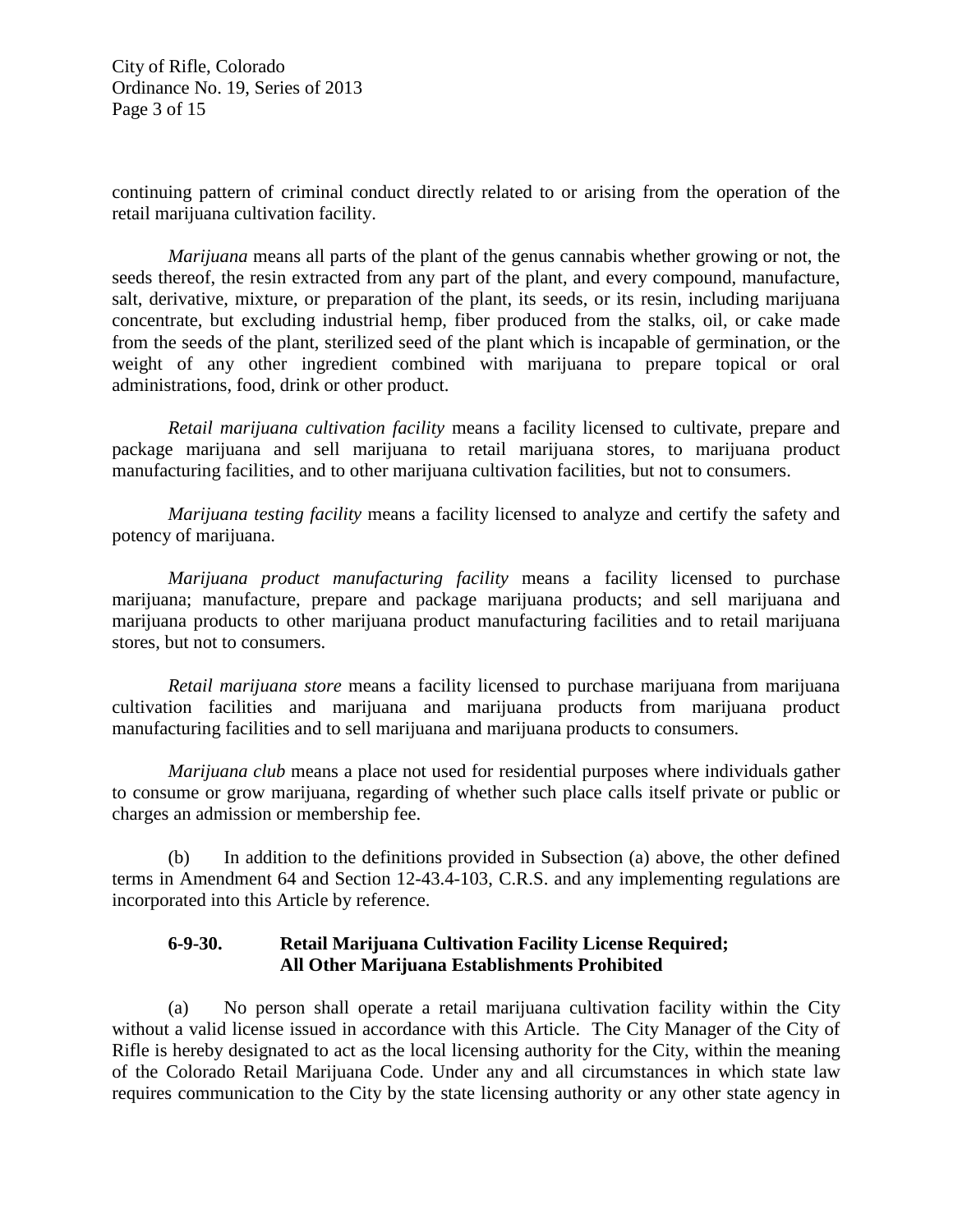City of Rifle, Colorado Ordinance No. 19, Series of 2013 Page 4 of 15

regard to the licensing of marijuana establishments by the state, or in which state law requires any review or approval by the City of any action taken by the state licensing authority, the exclusive authority for receiving such communications and granting such approvals shall be exercised by the City Manager or the City Clerk on his or her behalf.

(b) This Article only permits the licensure of retail marijuana cultivation facilities and all other marijuana establishments, specifically marijuana product manufacturing facilities, marijuana testing facilities, retail marijuana stores and marijuana clubs, are prohibited from operating in any location in the City.

(c) Under no circumstances shall the City receive or act upon any application for local licensing of a marijuana establishment in circumstances where the state has failed to act in accordance with Section 16 of Article XVIII of the Colorado Constitution, it being the intent of this Article that no retail marijuana cultivation facility may lawfully exist in the City absent the issuance of a state license and full regulatory oversight of the retail marijuana cultivation facility by the state as well as the City.

# **6-9-40. Relationship to Colorado Retail Marijuana Code; Other Laws.**

Except as otherwise specifically provided herein, this Article incorporates the requirements and procedures set forth in the Colorado Retail Marijuana Code. In the event of any conflict between the provisions of this Article and the provisions of the Colorado Retail Marijuana Code or any other applicable state or local law, the more restrictive provision shall control. To the extent the State of Colorado has adopted or adopts in the future any additional or stricter laws or regulations governing retail marijuana, the additional or stricter regulations shall control any retail marijuana cultivation facility in the City. Compliance with any applicable state law or regulation shall be deemed an additional requirement for issuance or denial of any license under this Article, and noncompliance with any applicable state law or regulation shall be grounds for revocation or suspension of any license issued hereunder.

# **6-9-50. Unlawful Acts.**

It shall be unlawful for any person to:

(a) Operate any retail marijuana establishment in the City except for a retail marijuana cultivation facility with a license duly issued by the state licensing authority under the Colorado Retail Marijuana Code and in compliance with any and all applicable state laws;

(b) Operate any retail marijuana establishment in the City except for a retail marijuana cultivation facility with a license duly issued by the City Manager under this Article and in compliance with any and all applicable City laws;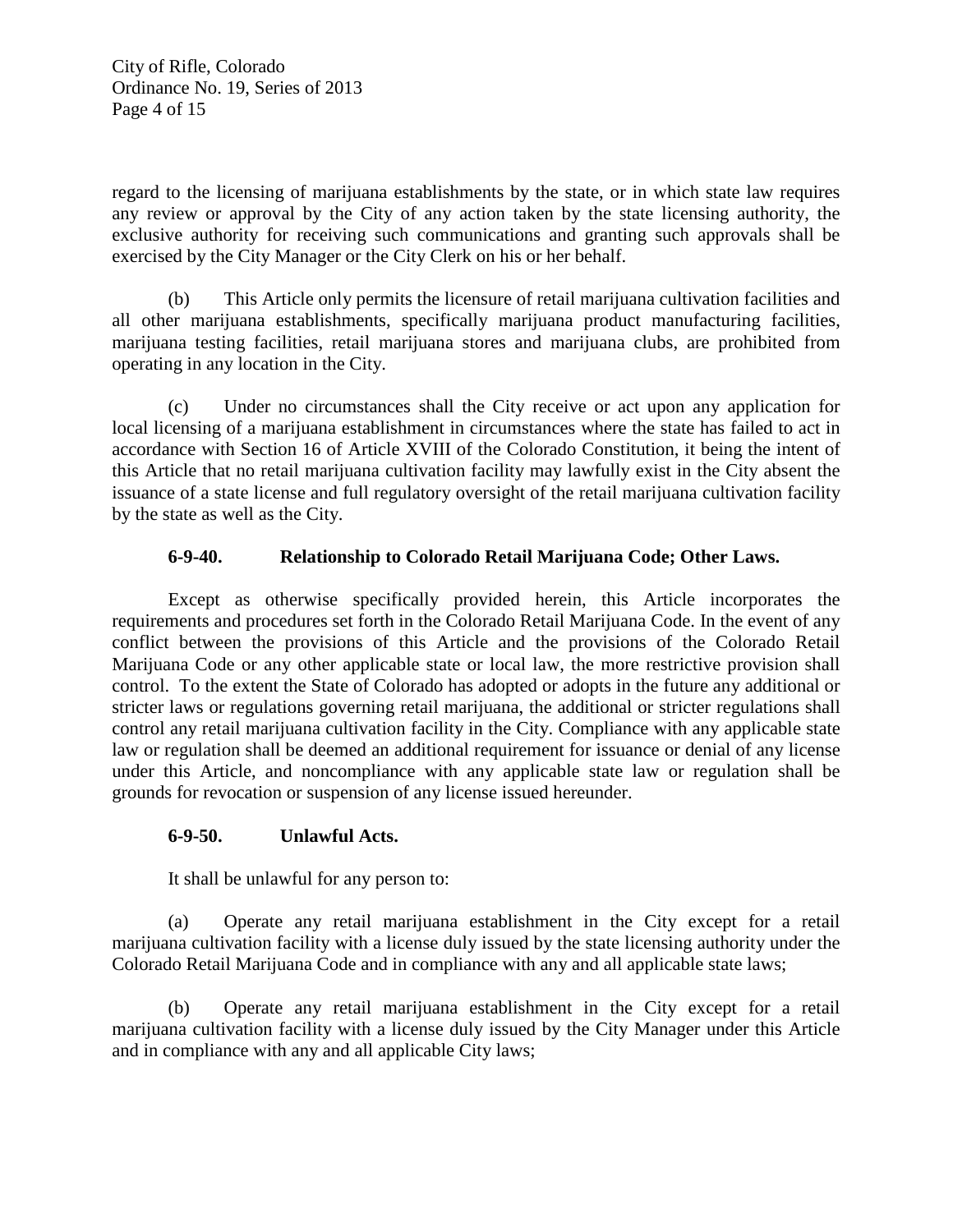(c) Engage in any form of business or commerce involving the cultivation, processing, manufacturing, storage, sale, distribution or consumption of marijuana other than those forms that are expressly contemplated by Section 16 of Article XVIII of the Colorado Constitution, the Colorado Retail Marijuana Code, or the Colorado Medical Marijuana Code; or

(d) Sell marijuana or marijuana products from marijuana plants possessed, grown, processed, or transported for personal use pursuant to Subsection 16(3) of Article XVIII of the Colorado Constitution.

# **6-9-60. Limitation of Retail Marijuana Cultivation Facilities Existing Medical Marijuana Cultivation Operations; Conversion**

(a) Only existing medical marijuana cultivation operations licensed within the City pursuant to Article VIII of Chapter 6 of the Rifle Municipal Code and by the state pursuant to the Colorado Medical Marijuana Code may apply for, and upon approval of a license, operate a retail marijuana cultivation facility in the City. Those four (4) medical marijuana cultivation operations eligible for a license under this Article are the following: Green Cross Colorado, LLC, Green Medicine LLC d/b/a Green Medicine Wellness, CMMS, LLC d/b/a LEAF Aspen, and Rifle Remedies, LLC.

(b) Pursuant to section 12-43.4-104, C.R.S., certain medical marijuana licensees or applicants qualified to receive a state license may, on or after October 1 2013, either apply for a retail marijuana cultivation facility license in addition their medical marijuana cultivation operation license, convert their medical marijuana cultivation operation license to a retail marijuana cultivation facility license, or apply for a retail marijuana cultivation facility license and surrender their medical marijuana cultivation operation license when the retail marijuana cultivation facility license is issued. Because only existing medical marijuana cultivation operations licensed within the City are eligible to operate a retail marijuana cultivation facility, a person who holds both a medical marijuana cultivation operation license pursuant to Article 43.3 of Title 12, C. R.S. and a retail marijuana cultivation facility license must operate both licenses in the same premises ("dual operation") provided they meet the requirements of the Colorado Retail Marijuana Code and this Article.

# **6-9-70. Application for License.**

(a) A person seeking to obtain a license pursuant to this Article shall file an application with the City Manager. The form of the application shall be provided by the City Manager.

(b) An application for a license under this Article shall contain the following information: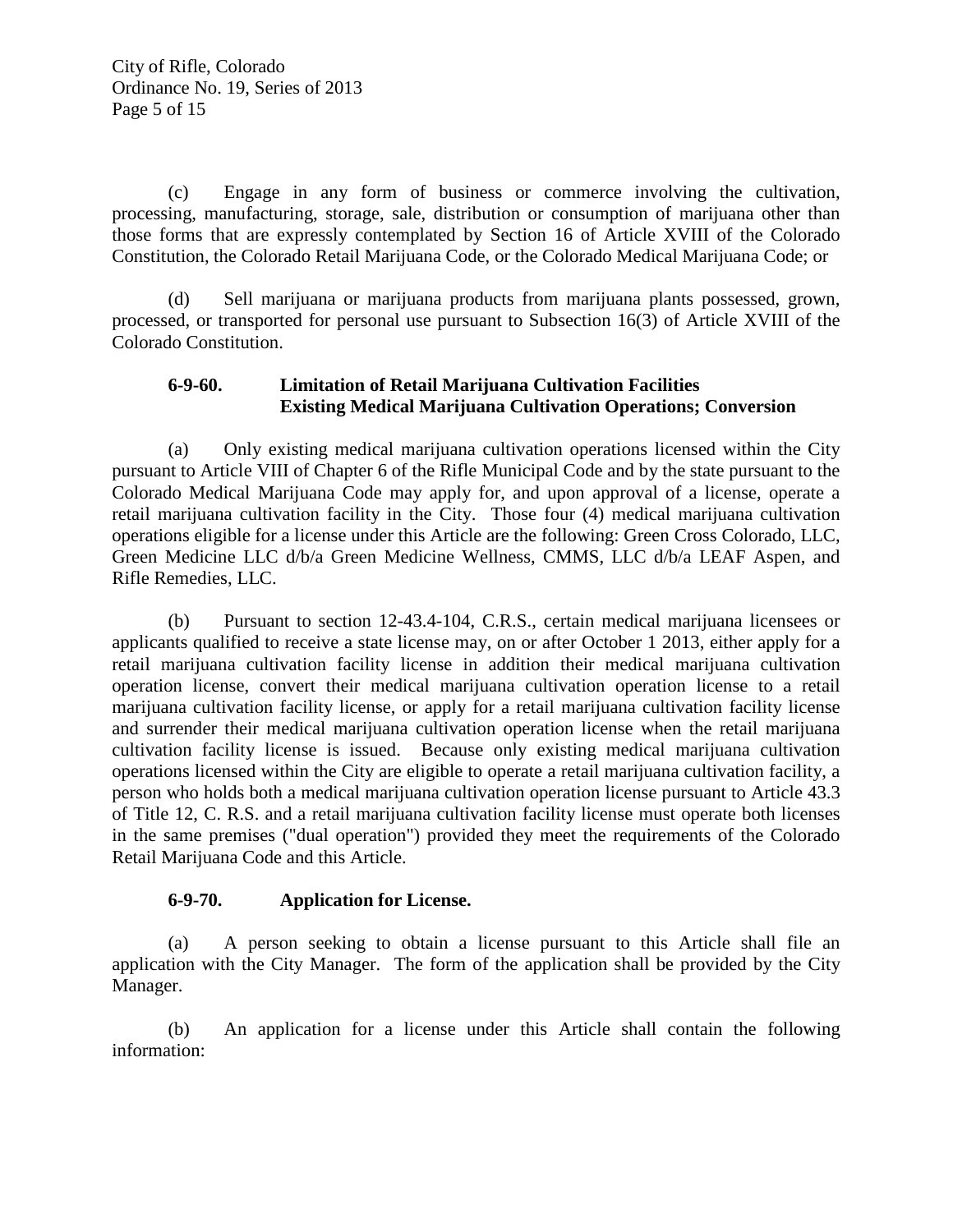- (1) The name, address, telephone number, date of birth and social security number of all owners of the retail marijuana cultivation facility, or if it is a business entity, the names of each natural person who owns any ownership interest in the entity;
- (2) The street address, and unit number, if applicable, of the proposed retail marijuana cultivation facility, and a complete description including sketch diagram of the site for which the license is being obtained;
- (3) If the applicant is not the owner of the proposed location of the retail marijuana cultivation facility, a statement from the owner of such property on a Cityapproved form authorizing the submission of the application;
- (4) A completed set of the applicant's fingerprints;
- (5) A statement to be initialed by the applicant that the City accepts no legal liability in connection with the approval and subsequent operation of the retail marijuana cultivation facility;
- (6) A consent and acknowledgment that the City will conduct a background investigation of each owner;
- (7) For a retail marijuana cultivation facility, the applicant must provide evidence that the structure has an adequate electrical supply safely installed for the operation certified by a Colorado licensed electrician, proper filtered ventilation and odor control measures installed so that no odors leave the premises, irrigation and plumbing plan, chemical storage and disposal plan, mitigation measures for airborne fungi and related pests; and
- (8) Any additional information that the City Manager reasonably determines to be necessary in connection with the investigation and review of the application.

(c) Applications deemed complete shall be processed by the City Manager in order of receipt and incomplete applications will be rejected.

### **6-9-80. Application Fee.**

An applicant shall pay to the City a non-refundable application fee to pick up an application and to file the application to cover the administrative costs of producing and processing the application. The amount of the application fees are set forth in Appendix A and may be amended by resolution of the City Council. An applicant shall further pay for the required background investigation as set forth in Appendix A and the actual cost of being fingerprinted and any outside professional costs incurred by the City related to the application.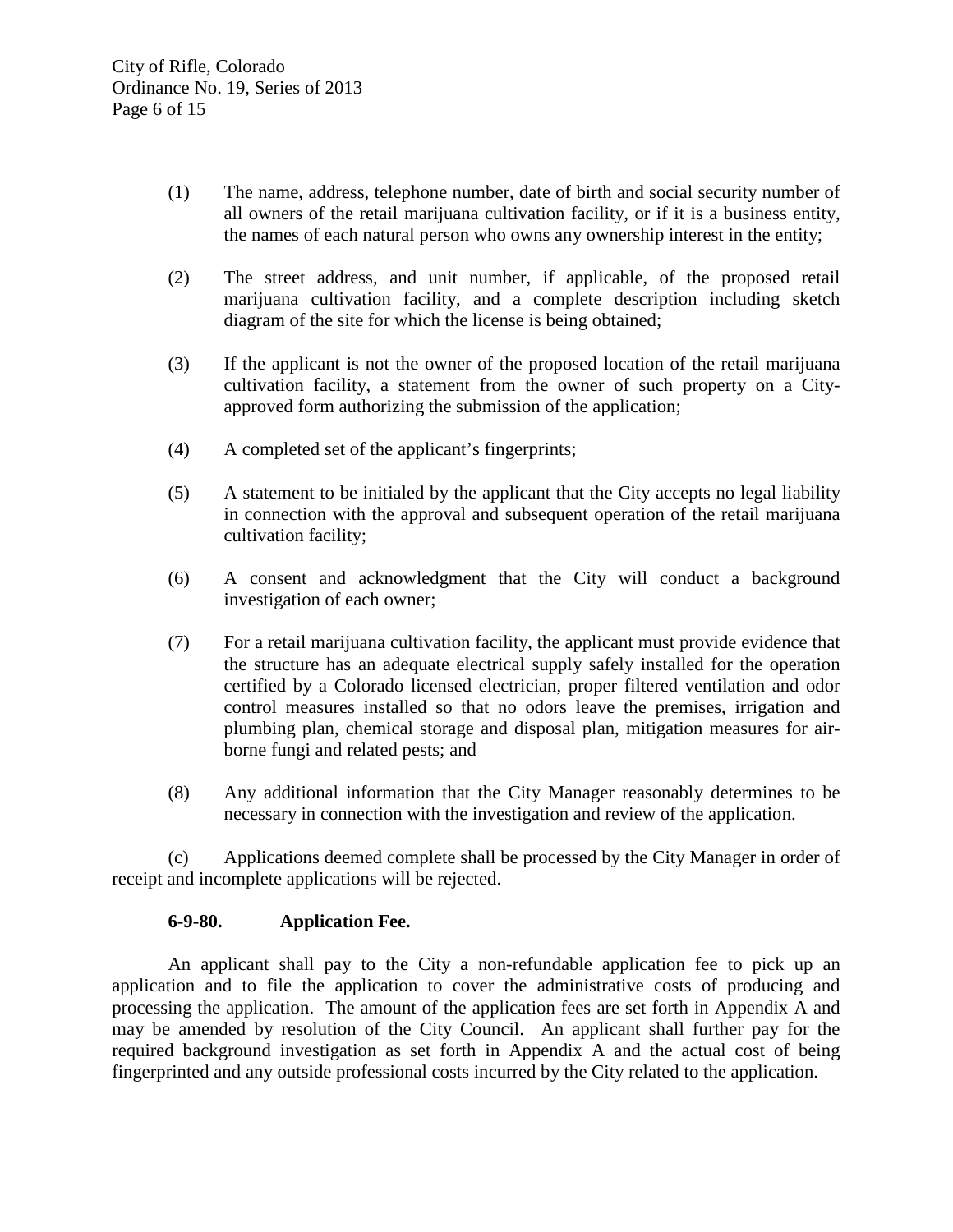City of Rifle, Colorado Ordinance No. 19, Series of 2013 Page 7 of 15

### **6-9-90. Location Requirements**.

A retail marijuana cultivation facility may only be located in the Light Industrial Zone District or Industrial Zone District and they are prohibited in all other zone districts, including Light Industrial PUD. Prior to receiving a license pursuant to this Article, a retail marijuana cultivation facility must receive a conditional use permit from the City pursuant to Section 16-3- 80 for the proposed location; provided, however, existing medical marijuana cultivation operations licensed pursuant to Article VIII of Chapter 6 of the Rifle Municipal Code do not need to obtain another conditional use permit for a license issued under this Article for the same location. In addition, prior to receiving approval for expansion of a licensed retail marijuana cultivation facility under this Article, a licensee must receive a conditional use permit from the City pursuant to Section 16-3-80 for the proposed expansion.

### **6-9-100. Denial of License.**

(a) The City Manager shall deny an application for a license under this Article, if the City Manager determines that:

- (1) information contained in the application or supplemental information requested from the applicant is found to be false in any material respect;
- (2) the application fails to meet the location requirements set forth in Section 6-9-90.
- (3) if the applicant or any owner of an applicant business has previously been convicted of a felony that is deemed a crime of violence or has completed any portion of a felony sentence within the past five (5) years.
- (4) if the applicant or any owner of an applicant business has in the immediately preceding twelve (12) months had a medical marijuana license or retail marijuana establishment license revoked or suspended by the state or by the local licensing authority in this or any other jurisdiction.
- (5) if any person named on the application is not of good moral character as defined by the Colorado Retail Marijuana Code
- (b) If an application is denied, the application fee shall not be refunded.

# **6-9-110. Decision by City Manager.**

(a) The City Manager shall approve, deny, or conditionally approve an application within forty five (45) days of the receipt of the completed application, unless, by written notice to the applicant, the decision period is extended for an additional ten (10) days if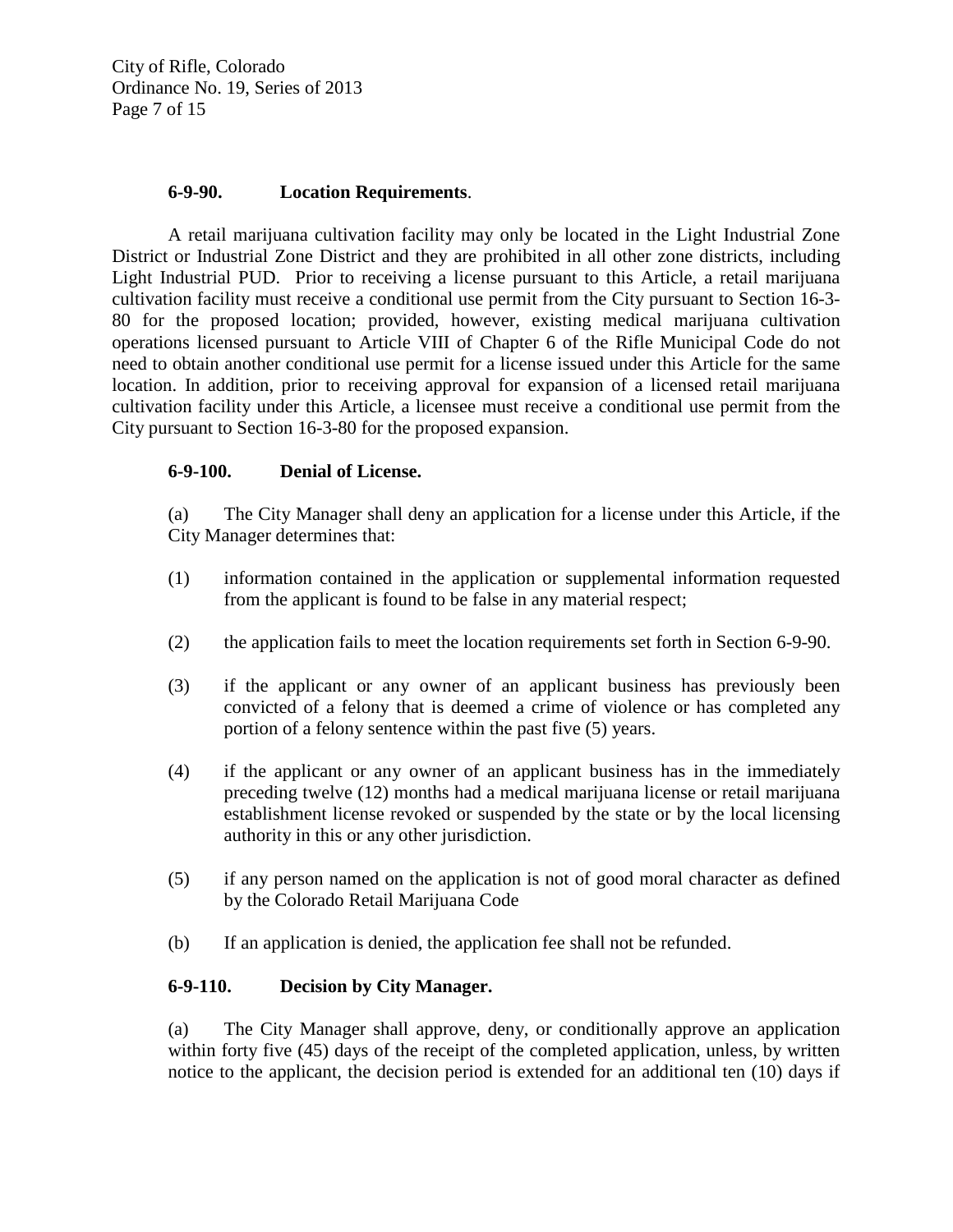necessary for the City Manager to complete the review of the application or other such time to complete the background investigation.

(b) If an applicant is denied, the City Manager shall clearly set forth in writing the grounds for denial.

(c) The City Manager shall have the authority to impose such reasonable terms and conditions on a license as may be necessary to protect the public health, safety and welfare, and to obtain compliance with the requirements of this Article and applicable law. In the event an application is conditionally approved, the City Manager shall clearly set forth in writing the conditions of approval.

# **6-9-120. Notice of Decision.**

The City Manager shall notify the applicant of the decision on the application by mailing a copy of the City Manger's decision to the applicant by regular mail, postage prepaid, at the address shown in the application. Notice is deemed to have been properly given upon mailing.

## **6-9-130. Appeal of License Decision.**

(a) An applicant has the right to appeal the City Manager's denial or conditional approval of an application to the City Council by filing a written request with the City Manager within twenty (20) days of the date of the notice of the decision described in Section 6-8-120 of this Code. An appealing applicant shall pay the appeal fee set forth in Appendix A and reimburse the City for any outside professional costs incurred by the City related to the appeal.

(b) The applicant shall be provided with not less than ten (10) days' prior written notice of an appeal hearing to be held by the City Council.

(c) The burden of proof in an appeal filed under this Section shall be on the applicant.

(d) Any decision made by the City Council pursuant to this Section shall be a final decision and may be appealed to the district court pursuant to Rule  $106(a)(4)$  of the Colorado Rules of Civil Procedure. The applicant's failure to timely appeal the decision shall be a waiver of the applicant's right to contest the denial or conditional approval of the application.

### **6-9-140. License.**

- (a) A license shall contain the following information:
- (1) The name of the licensee;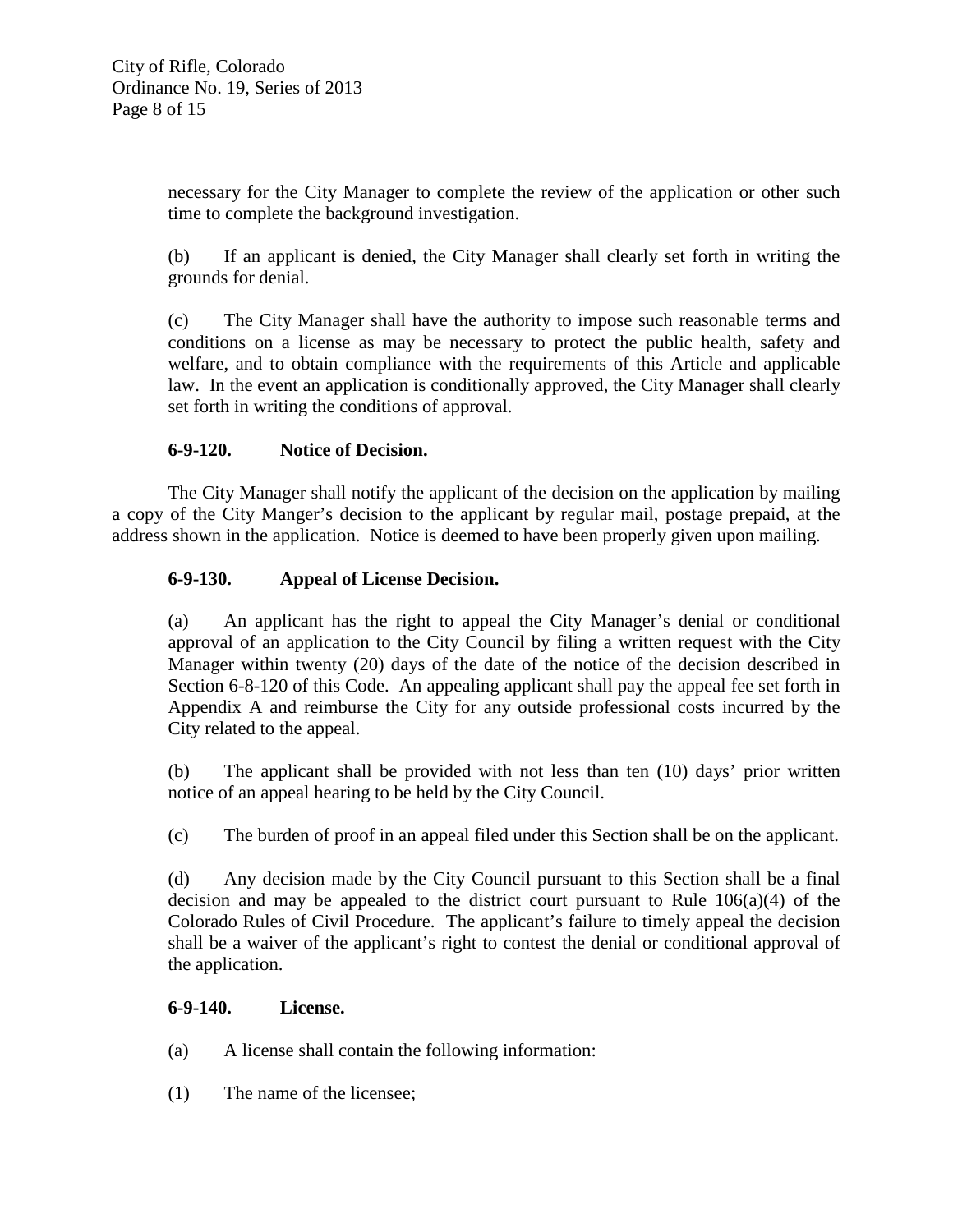- (2) The date of the issuance of the license;
- (3) The address at which the licensee is authorized to operate the retail marijuana cultivation facility;
- (4) Any special conditions of approval imposed upon the license by the City Manager; and
- (5) The date of the expiration of the license.
- (b) A license must be signed by both the applicant and the City Manager to be valid.
- (c) A license is non-assignable and any attempt to assign a license voids the license.

(d) A license shall be continuously posted in a conspicuous location at the retail marijuana cultivation facility.

(e) The change of the location of any license or any modification or expansion of the licensed premises shall be governed by the standards and procedures set forth in the Colorado Retail Marijuana Code and any regulations adopted pursuant thereto, and the City Manager shall administer applications to change location or modify or expand the premises in the same manner as the state licensing authority administers changes of location and modification or expansion of premises for state licenses. A license may only be transferred to a different location or a facility modified or expanded following the payment of the license transfer fee or modification/expansion of premises fee set forth in Appendix A, submitting the application materials and complying with the requirements relevant to location and structures contained in this Article, and approval of the license transfer or facility modification or expansion by the City Manager following the application process set forth in this Article.

(f) The transfer of any interest in a retail marijuana cultivation facility must be reported to the City Manager prior to the change in ownership by submitting an application on forms approved by the City and payment of the change of ownership fee set forth in Appendix A. Transfer of ownership of any license issued pursuant to this Article shall be governed by the standards and procedures set forth in the Colorado Retail Marijuana Code.

# **6-9-150. Duration of License; Renewal.**

(a) Each license issued pursuant to this Article shall be valid for one (1) year from the date of issuance, and may be renewed as provided in this Section.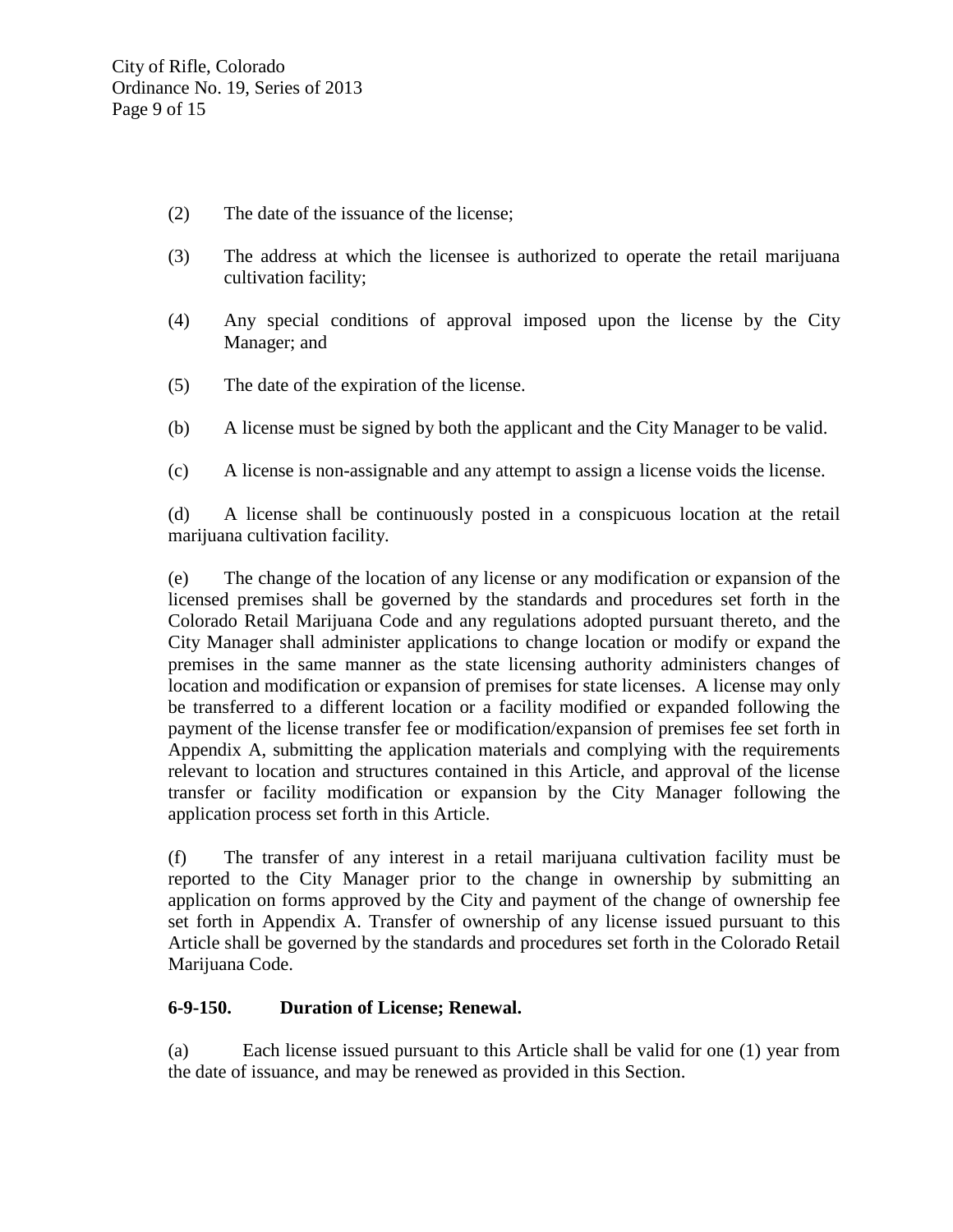(b) An application for the renewal of an existing license shall be made to the City Manager not less than forty five (45) days prior to the date of expiration.

(c) The provisions of Sections 6-9-70 through 6-9-130, inclusive, shall apply to the processing of an application to renew a license unless specifically waived by the City Manager based upon no changed circumstances. The timely filing of a renewal application shall extend the current license until a final decision is made on the renewal application, including any appeal of the City Manager's decision to the City Council. Any renewal of a license shall be governed by the standards and procedures set forth in this Article and the Colorado Retail Marijuana Code.

(d) The applicant shall at the time of an application to renew a license not be delinquent on any applicable City's fees or taxes.

(e) At the time of the filing of an application for the renewal of an existing license the applicant shall pay a renewal fee in an amount set forth in Appendix A which may be amended by resolution of the City Council.

(f) The City Manager may refuse to renew a license for good cause.

# **6-9-160. Duties of Licensee.**

It is the duty and obligation of each licensee to do the following:

(1) Comply with all of the terms and conditions of the license, and any special conditions on the license imposed by the City Manager, pursuant to Section 6-9-110.

- (2) Comply with all of the requirements of this Article;
- (3) Comply with all other applicable City ordinances;

(4) Comply with all state laws pertaining to the use of retail marijuana, including, but not limited to, Amendment 64, the Colorado Retail Marijuana Code, Article 43.4 of Title 12, C.R.S. and implementing administrative regulations, all as amended from time to time.

(5) Allow inspection of its records and operation by the City Manager for the purpose of determining the licensee's compliance with the terms and conditions of the license and this Article. In the event the City incurs costs in the inspection, clean-up, or any other requirements to remove marijuana of any retail marijuana cultivation facility, the licensee shall reimburse the City all actual costs incurred by the City for such inspection and clean-up.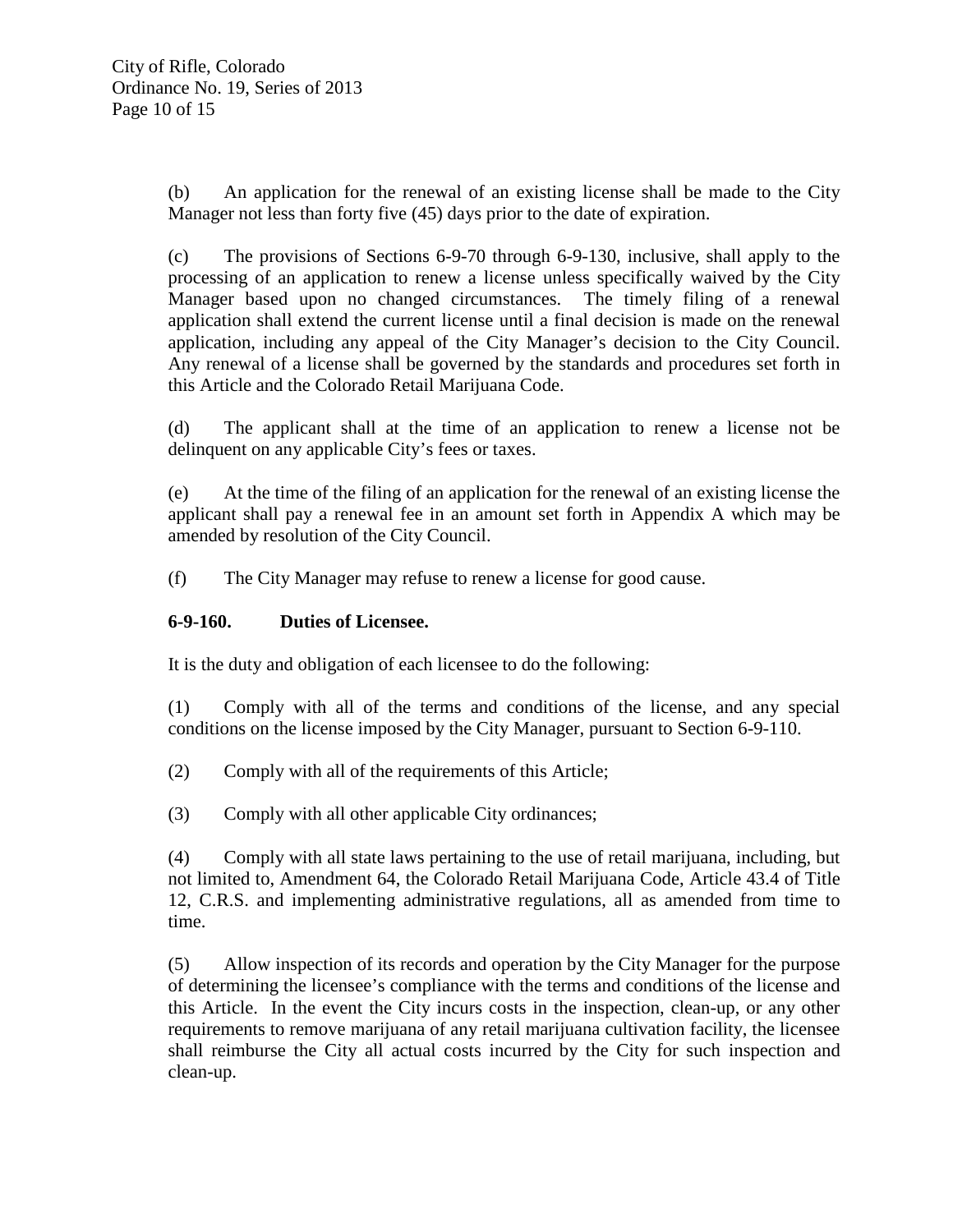## **6-9-170. Suspension or Revocation of License.**

(a) A license issued pursuant to this Article may be suspended or revoked by the City Manager for the following reasons:

- (1) Fraud, misrepresentation, or a false statement of material fact contained in the license application;
- (2) A violation of any City, state, or federal law or regulation, other than a federal law or regulation concerning the possession, sale or distribution of marijuana that conflicts with Amendment 64;
- (3) A violation of any of the terms and conditions of the license, including any special conditions of approval imposed upon the license by the City Manager;
- (4) A violation of any of the provisions of this Article;
- (5) Operations have ceased at the retail marijuana cultivation facility for more than thirty (30) days, including during a change of ownership of the dispensary or cultivation operation; or
- (6) Ownership of the retail marijuana cultivation facility has been transferred without the new owner obtaining a license pursuant to this Article.

(b) In connection with the suspension of a license, the City Manager may impose reasonable conditions.

(c) No suspension or revocation shall be final until the licensee has been given the opportunity for a hearing to address the suspension or revocation. In deciding whether a license should be suspended or revoked in accordance with this section, and in deciding what conditions to impose in the event of a suspension, if any, the following shall be considered:

- (1) The nature and seriousness of the violation;
- (2) Corrective action, if any, taken by the licensee;
- (3) Prior violation(s), if any, at the licensed premises by the licensee and the effectiveness of prior corrective action, if any;
- (4) The likelihood of recurrence;
- (5) All circumstances surrounding the violation;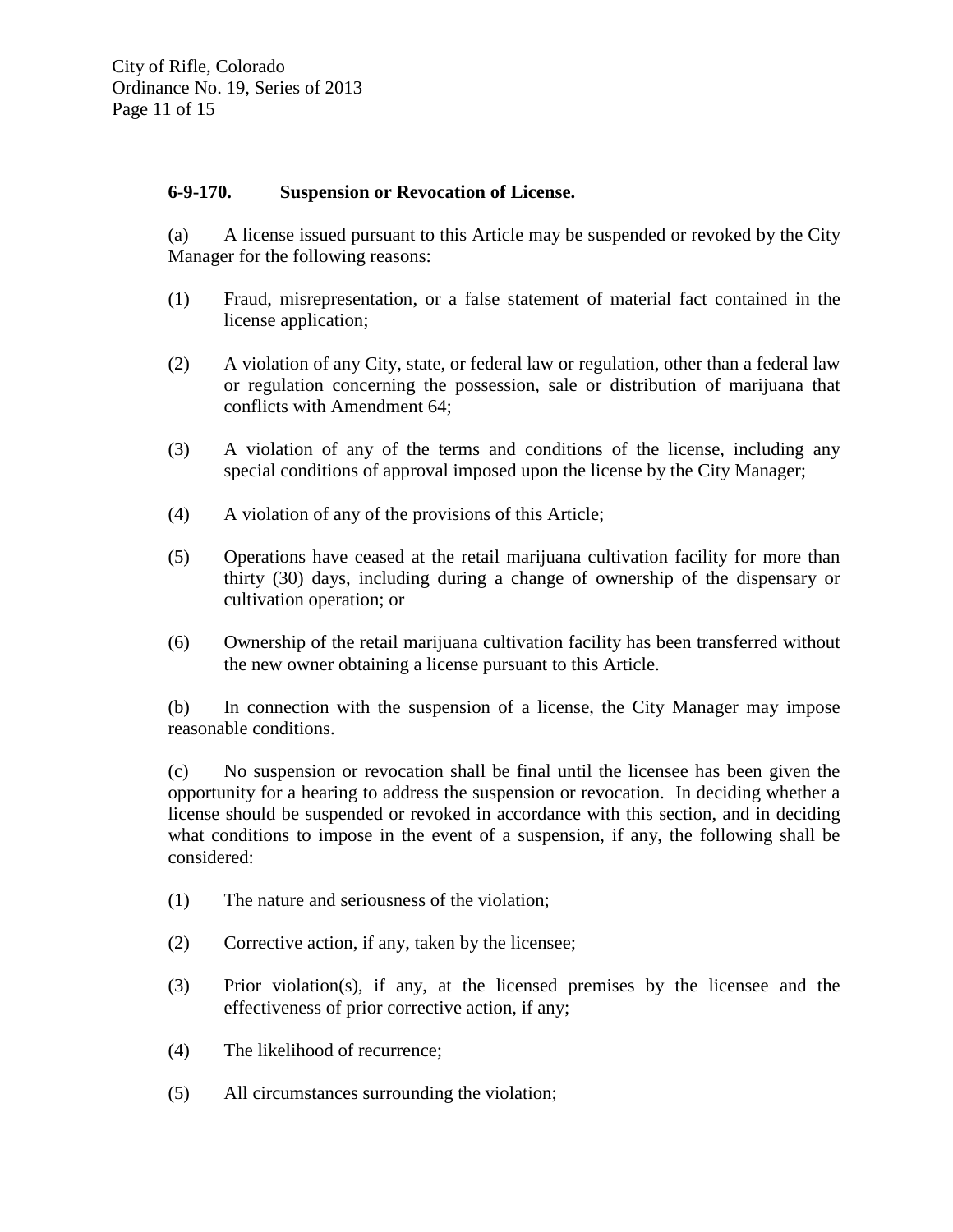- (6) Whether the violation was willful;
- (7) The length of time the license has been held by the licensee;
- (8) The number of violations by the licensee within the applicable twelve (12) month period;
- (9) Previous sanctions, if any, imposed against the licensee; and
- (10) Any other factor making the situation with respect to the licensee or the licensed premises unique or the violation of greater concern.

(d) The City Manager shall notify the licensee of the decision to suspend or revoke the license within three (3) business days of rendering the decision. The licensee has the right to appeal the City Manger's suspension or revocation to the City Council by filing a written request with the City Manager within twenty (20) days of the date of the Notice of Decision issued by the City Manager. The process for appeal of a suspension or revocation shall be as set forth in Section 6-9-130 of this Code. Notice shall be given pursuant to the procedure established in Section 6-9-120.

# **6-9-180. Operation of Retail Marijuana Cultivation Facility.**

(a) No retail sale of marijuana may occur at a retail marijuana cultivation facility.

(b) Any signage for a retail marijuana cultivation facility shall comply with the requirements of Chapter 16, Article VIII of this Code. No sign shall contain a graphic/image of any portion of a marijuana plant.

(c) A retail marijuana cultivation facility must occur indoors and be equipped with a proper ventilation system that filters out the odor of marijuana so that the odor is not capable of being detected by a person with a normal sense of smell at the exterior of the cultivation operation or any adjoining business, parcel or tract of real property.

(d) A retail marijuana cultivation facility shall be required to have waste, chemical, and bioproduct storage and disposal measures as determined reasonably necessary by the City Manager.

### **6-9-190. Taxes.**

Each licensee shall comply in full with the payment of City sales tax pursuant to Chapter 4 of this Code.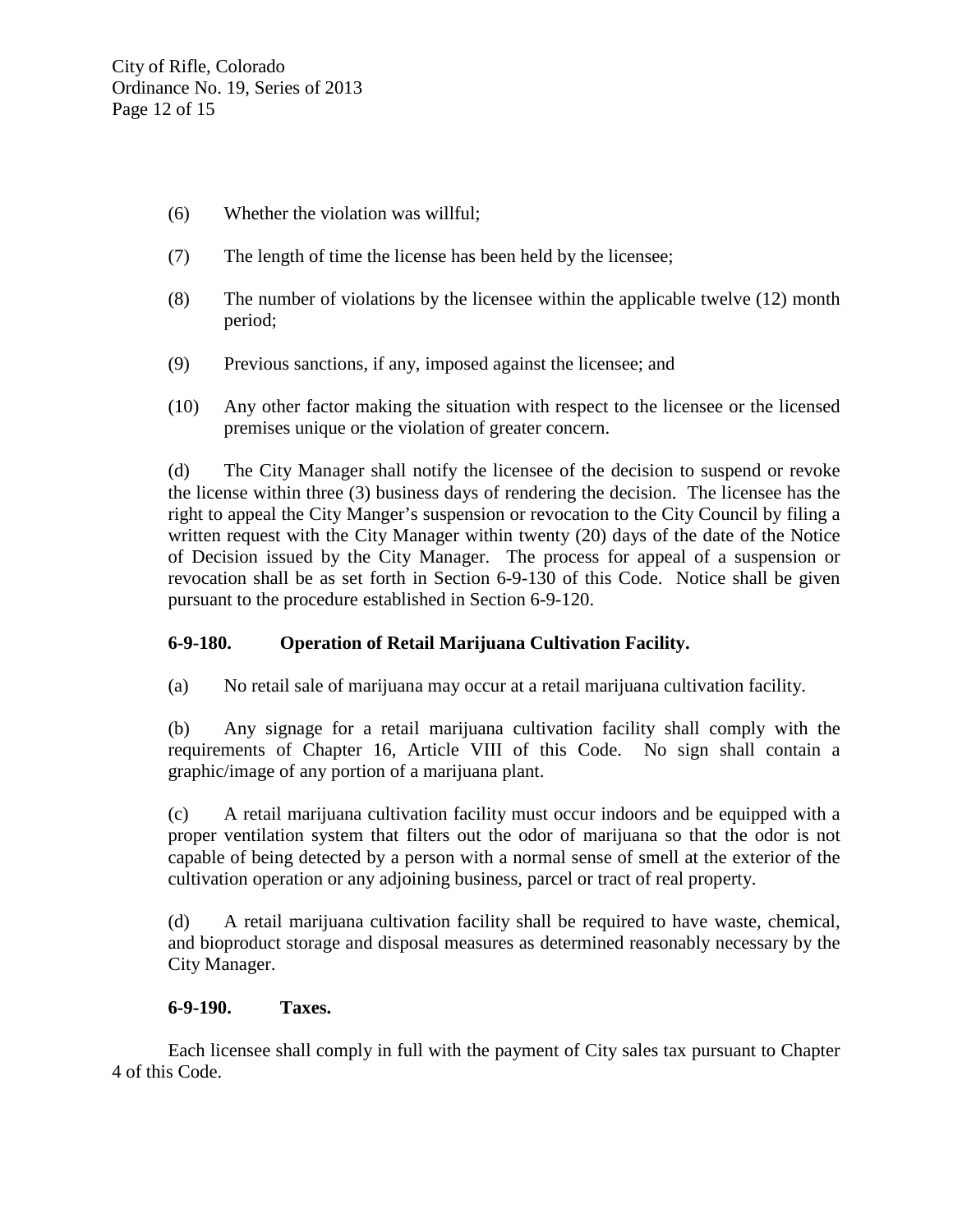# **6-9-200. Penalties; Injunctive Relief.**

(a) It is a Class A Misdemeanor offense for any person to violate any provision of this Article. Any person convicted of having violated any provision of this Article shall be punished as set forth in Chapter 1, Article IV of this Code.

(b) The operation of a retail marijuana cultivation facility without a valid license issued pursuant to this Article may be enjoined by the City in an action brought in a court of competent jurisdiction. In any case in which the City prevails in a civil action initiated pursuant to this section, the City may recover its reasonable attorney fees plus costs of the proceeding.

(c) The remedies provided in this Article IX are in addition to any other remedy provided by applicable law.

### **6-9-210. Rules and Regulations.**

The City Manager shall have the authority from time to time to adopt, amend, alter and repeal administrative rules and regulations as may be necessary for the proper administration of this Article.

### **6-9-220. Indemnification of City.**

By accepting a license issued pursuant to this Article, a licensee, jointly and severally if more than one (1), agrees to indemnify and defend the City, its officers, elected officials, employees, attorneys, agents, insurers and self-insurance pool against all liability, claims and demands on account of injury, loss or damage, including, without limitation, claims arising from bodily injury, personal injury, sickness, disease, death, property loss or damage or any other loss of any kind whatsoever, which arise out of or are in any manner connected with the operation of the retail marijuana cultivation facility that is the subject of the license. The licensee further agrees to investigate, handle, respond to and provide defense for an defend against any such liability, claims or demands at its expense and to bear all other costs and expenses related thereto, including court costs and attorney fees. The City Manager may require a licensee to execute a written instrument confirming the provisions of this section.

Section 3. If any provision, clause, sentence or paragraph of this Ordinance or the application thereof to any person or circumstances shall be held invalid, such invalidity shall not affect the other provisions of this Ordinance which can be given effect without the invalid provision or application, and to this end the provisions of this Ordinance are declared to be severable.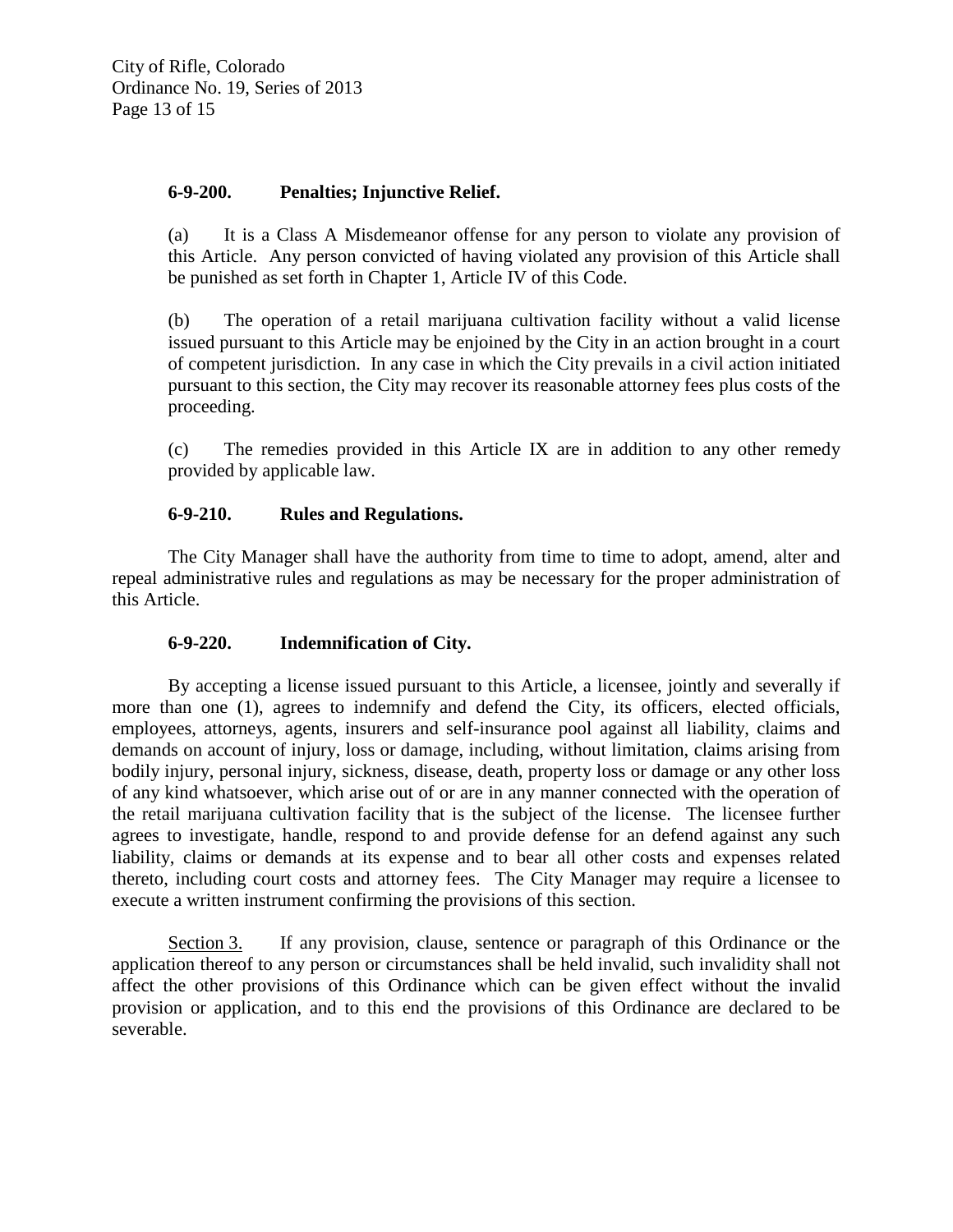City of Rifle, Colorado Ordinance No. 19, Series of 2013 Page 14 of 15

Section 4. Appendix A of the Rifle Municipal Code shall be amended to include the following fee schedule:

| Code §        | Description                                                                                  | Fee        |
|---------------|----------------------------------------------------------------------------------------------|------------|
| $6 - 9 - 80$  | Retail marijuana cultivation facility application<br>form                                    | \$50.00    |
| $6 - 9 - 80$  | Retail marijuana cultivation facility application<br>filing fee                              | \$5,000.00 |
| $6 - 9 - 80$  | Background investigation fee per person                                                      | \$100.00   |
| $6 - 9 - 130$ | Appeal fee (plus reimbursement of costs)                                                     | \$250.00   |
| $6-9-140$     | License transfer fee (location or ownership)                                                 | \$5,000.00 |
| $6-9-140$     | Facility modification/expansion fee                                                          | \$2,500.00 |
| $6-9-150$     | Retail marijuana cultivation facility renewal<br>application filing fee/Annual operating fee | \$5,000.00 |

Section 5. If any part, section, subsection, sentence, clause or phrase of this Ordinance is for any reason held to be invalid, such decision shall not effect the validity of the remaining portions of this Ordinance; and the City Council hereby declares it would have passed this Ordinance, and each part, section, subsection, sentence, clause or phrase thereof, regardless of the fact that any one or more parts, sections, subsections, sentences, clauses or phrases be declared invalid.

Section 6. The City further determines that the adoption of this Ordinance is in the best interests and necessary to protect the health, safety and welfare of the citizens of the City of Rifle. The City also hereby finds, determines and declares that it has the power to adopt this Ordinance pursuant to Article XVIII, § 16(5)(f) and Article XX of the Colorado Constitution, the Home Rule Charter of the City of Rifle and the Local Government Land Use Control Enabling Act, Article 20 of Title 29, C.R.S., Section 31-15-401, C.R.S. (concerning municipal police powers), and Section 31-15-501 (concerning municipal power to regulate businesses).

INTRODUCED on October 16 2013, read by title, passed on first reading, and ordered published by title as required by the Charter.